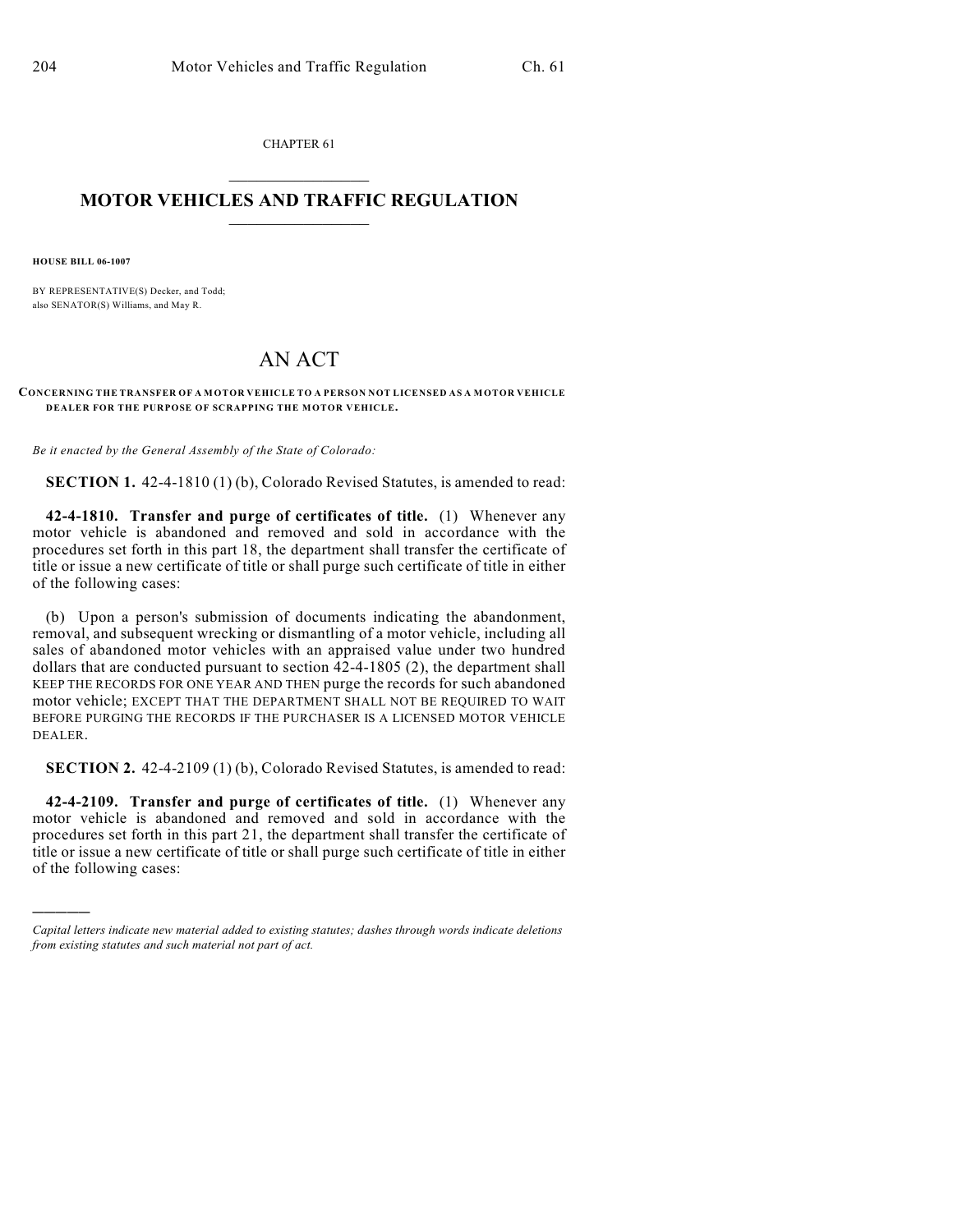(b) Upon a person's submission of documents indicating the abandonment, removal, and subsequent wrecking or dismantling of a motor vehicle, including all sales of abandoned motor vehicles with an appraised value of two hundred dollars or less that are conducted pursuant to section 42-4-2104 (2) and all sales of abandoned motor vehicles, as defined in section 42-4-2104.5 (2) (a), with an appraised value of two hundred dollars or less that are conducted pursuant to section 42-4-2104.5 (4) (e) (II), the department shall KEEP THE RECORDS FOR ONE YEAR AND THEN purge the records for such abandoned motor vehicle; EXCEPT THAT THE DEPARTMENT SHALL NOT BE REQUIRED TO WAIT BEFORE PURGING THE RECORDS IF THE PURCHASER IS A LICENSED MOTOR VEHICLE DEALER.

**SECTION 3.** Article 4 of title 42, Colorado Revised Statutes, is amended BY THE ADDITION OF A NEW PART to read:

## PART 22 SCRAPPING MOTOR VEHICLES

**42-4-2201. Definitions.** AS USED IN THIS PART 22, UNLESS THE CONTEXT OTHERWISE REQUIRES:

(1) "LICENSED MOTOR VEHICLE DEALER" MEANS A MOTOR VEHICLE DEALER THAT IS LICENSED PURSUANT TO PART 1 OF ARTICLE 6 OF TITLE 12, C.R.S.

(2) "OPERATOR" MEANS A PERSON OR A FIRM LICENSED BY THE PUBLIC UTILITIES COMMISSION AS A TOWING CARRIER.

(3) "SCRAPPING" MEANS SCRAPPING, CRUSHING, OR DISMANTLING.

**42-4-2202. Disposal for scrapping.** (1) NO PERSON WHO IS NOT A LICENSED MOTOR VEHICLE DEALER SHALL PURCHASE OR OTHERWISE RECEIVE A MOTOR VEHICLE FOR THE PURPOSE OF SCRAPPING THE VEHICLE, UNLESS THE SELLER OR TRANSFEROR:

(a) IS THE OWNER ON THE CERTIFICATE OF TITLE, AN OPERATOR, OR A LICENSED MOTOR VEHICLE DEALER; AND

(b) PROVIDES A COMPLETED BILL OF SALE ON A FORM PRESCRIBED BY THE DEPARTMENT OF REVENUE.

(2) A PERSON OTHER THAN A LICENSED MOTOR VEHICLE DEALER WHO PURCHASES OR OTHERWISE RECEIVES A MOTOR VEHICLE FOR THE PURPOSE OF SCRAPPING THE VEHICLE SHALL KEEP THE VEHICLE FOR SEVEN BUSINESS DAYS BEFORE SCRAPPING IT. DURING THE SEVEN DAYS, THE MOTOR VEHICLE, THE BILL OF SALE, AND, IF APPLICABLE, THE DAILY RECORD REQUIRED PURSUANT TO SECTION 42-5-105 SHALL BE OPEN AT ALL TIMES DURING REGULAR BUSINESS HOURS TO INSPECTION BY THE DEPARTMENT OF REVENUE OR ANY PEACE OFFICER.

(3) ANY PERSON VIOLATING ANY PROVISION OF THIS SECTION IS GUILTY OF A MISDEMEANOR AND, UPON CONVICTION THEREOF, SHALL BE PUNISHED BY A FINE OF NOT MORE THAN FIVE HUNDRED DOLLARS FOR THE FIRST OFFENSE AND ONE